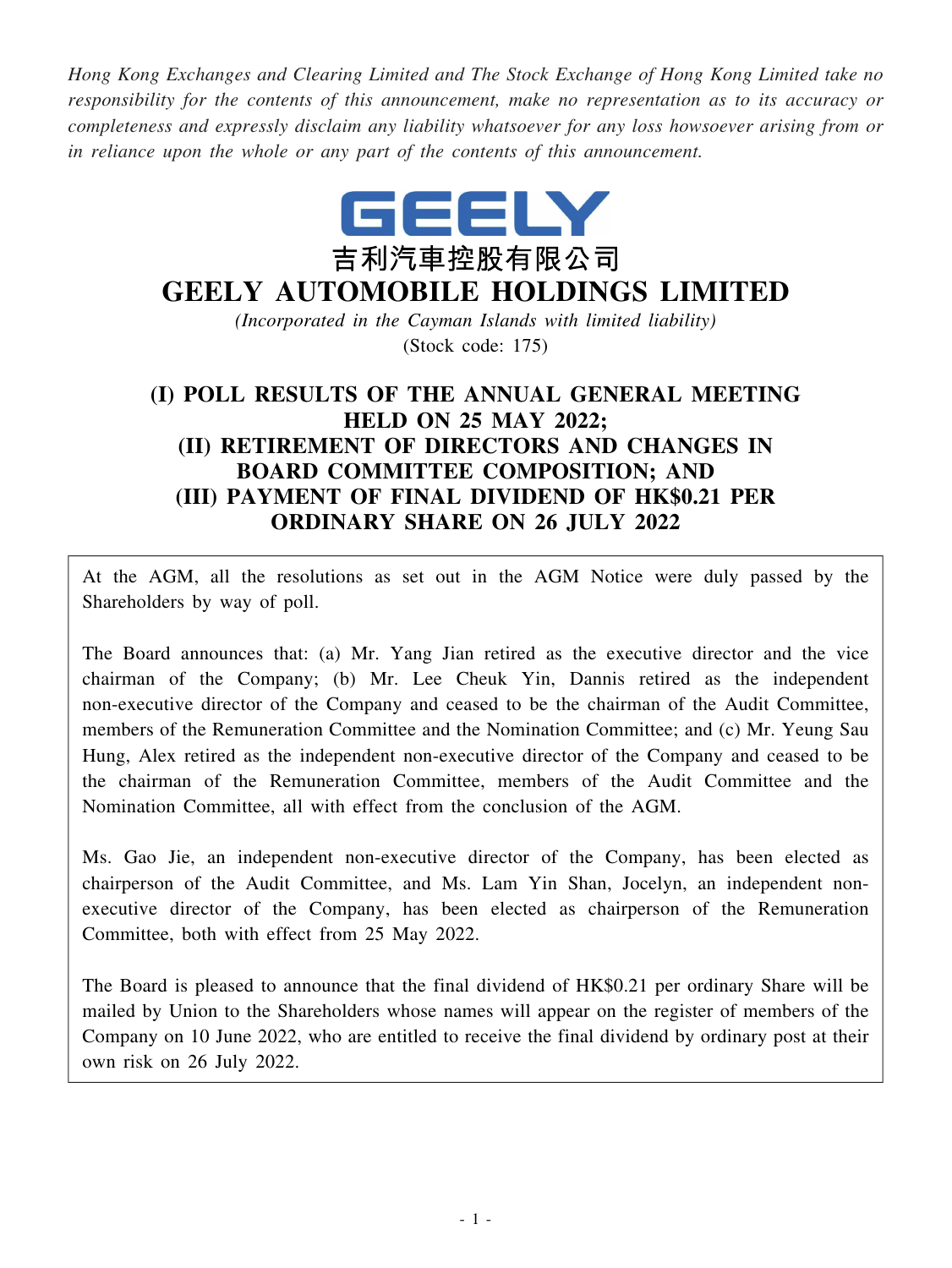Reference is made to the circular of the Company dated 19 April 2022 (the "**Circular**") annexed with the notice of the annual general meeting (the "**AGM Notice**"). Capitalised terms used in this announcement shall have the same meaning as those defined in the Circular unless the context otherwise requires.

#### **(I) POLL RESULTS OF THE ANNUAL GENERAL MEETING HELD ON 25 MAY 2022**

The board of directors (the "**Board**") of Geely Automobile Holdings Limited (the "**Company**") is pleased to announce that at the annual general meeting of the Company held on 25 May 2022 (the "**AGM**"), all the resolutions as set out in the AGM Notice were approved by the shareholders of the Company (the "**Shareholders**") by way of poll in the manner prescribed under Rule 13.39(4) of the Listing Rules. The Company's Hong Kong share registrar, Union Registrars Limited ("**Union**"), was appointed as scrutineer for the vote-taking at the AGM.

As at the date of the AGM, the Company had 10,020,846,540 Shares in issue, of which 10,020,846,540 Shares were the total number of Shares recorded in the register of members of the Company entitling the holders to attend and vote for or against all the resolutions at the AGM. There were no Shares of holders that are required under the Listing Rules to abstain from voting for the resolutions at the AGM. There were no Shares entitling the holder to attend and vote only against any resolution at the AGM.

As at the date of the AGM, Mr. Ang Siu Lun, Lawrence and Mr. Lee Cheuk Yin, Dannis attended the AGM in person; Mr. Gui Sheng Yue, Ms. Wei Mei, Mr. An Qing Heng, Mr. Wang Yang, Ms. Lam Yin Shan, Jocelyn and Ms. Gao Jie attended the AGM via electronic means; and Mr. Li Shu Fu, Mr. Yang Jian, Mr. Li Dong Hui, Daniel, Mr. An Cong Hui and Mr. Yeung Sau Hung, Alex were unable to attend the AGM due to their other business commitments.

The poll results in respect of the resolutions as set out in the AGM Notice were as follows:

|                             |                                                                                                                                                |                              | Number of Votes $(\% )$  |  |
|-----------------------------|------------------------------------------------------------------------------------------------------------------------------------------------|------------------------------|--------------------------|--|
| <b>Ordinary Resolutions</b> |                                                                                                                                                | For                          | <b>Against</b>           |  |
| 1.                          | To receive and consider the report of the directors, audited financial<br>statements and auditor's report for the year ended 31 December 2021. | 5,786,209,726<br>$(99.55\%)$ | 26,097,000<br>$(0.45\%)$ |  |
|                             | As more than 50% of the votes were cast in favour of the resolution, the resolution was duly passed as an                                      |                              |                          |  |
| 2.                          | To declare a final dividend for the year ended 31 December 2021.                                                                               | 5,806,116,471<br>(99.89%)    | 6,190,255<br>$(0.11\%)$  |  |
|                             | As more than 50% of the votes were cast in favour of the resolution, the resolution was duly passed as an<br>ordinary resolution.              |                              |                          |  |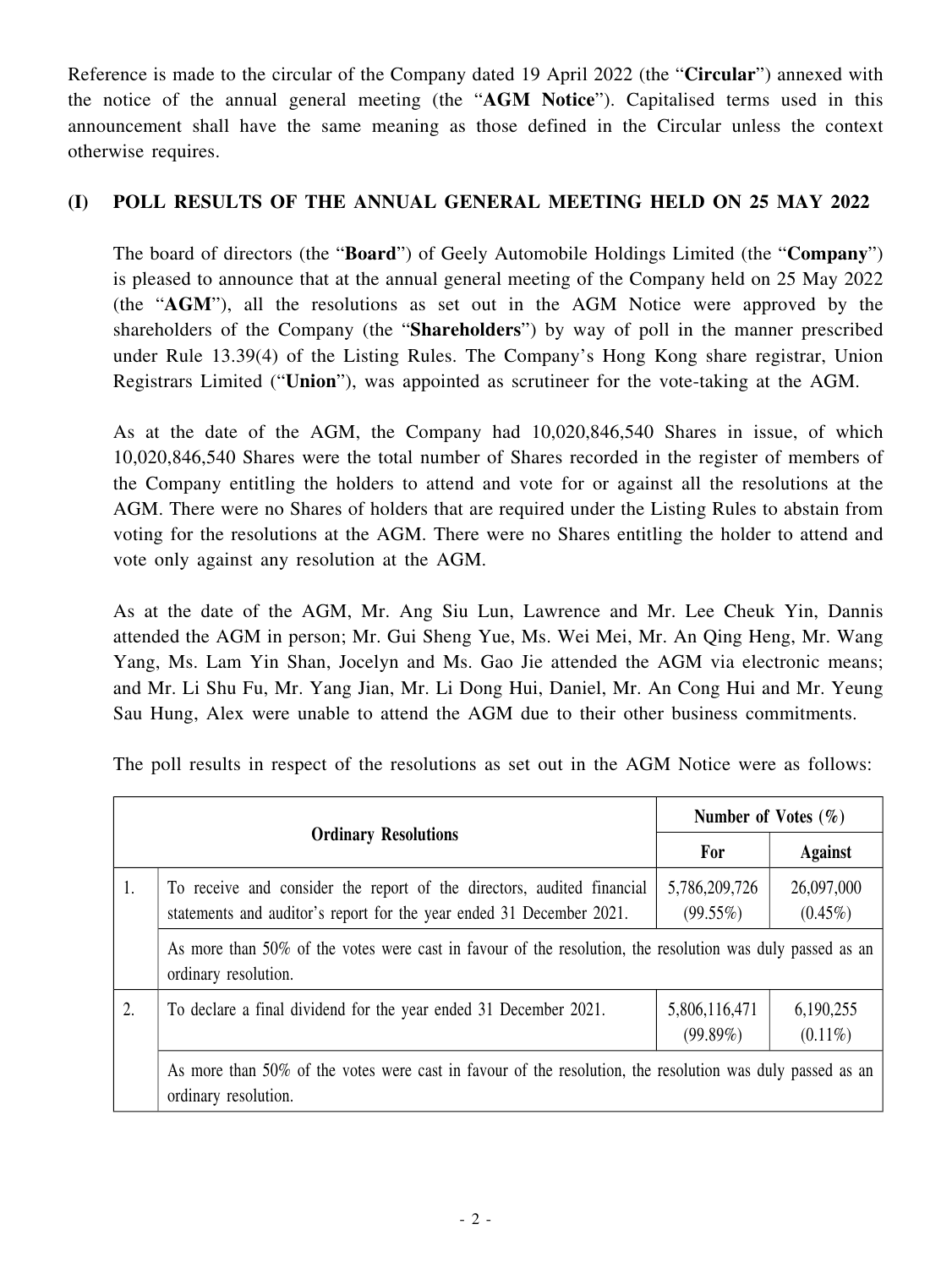|     |                                                                                                                                                                      | Number of Votes $(\% )$      |                           |  |  |
|-----|----------------------------------------------------------------------------------------------------------------------------------------------------------------------|------------------------------|---------------------------|--|--|
|     | <b>Ordinary Resolutions</b>                                                                                                                                          |                              | <b>Against</b>            |  |  |
| 3.  | To re-elect Mr. Ang Siu Lun, Lawrence as an executive director.                                                                                                      | 5,700,992,945<br>$(98.14\%)$ | 108,158,967<br>$(1.86\%)$ |  |  |
|     | As more than 50% of the votes were cast in favour of the resolution, the resolution was duly passed as an<br>ordinary resolution.                                    |                              |                           |  |  |
| 4.  | To re-elect Mr. Wang Yang as an independent non-executive director.                                                                                                  | 5,646,450,129<br>$(97.20\%)$ | 162,701,783<br>$(2.80\%)$ |  |  |
|     | As more than 50% of the votes were cast in favour of the resolution, the resolution was duly passed as an<br>ordinary resolution.                                    |                              |                           |  |  |
| 5.  | To re-elect Ms. Lam Yin Shan, Jocelyn as an independent non-executive<br>director.                                                                                   | 5,802,230,912<br>$(99.88\%)$ | 6,921,000<br>$(0.12\%)$   |  |  |
|     | As more than 50% of the votes were cast in favour of the resolution, the resolution was duly passed as an<br>ordinary resolution.                                    |                              |                           |  |  |
| 6.  | To re-elect Ms. Gao Jie as an independent non-executive director.                                                                                                    | 5,801,517,331<br>(99.87%)    | 7,634,581<br>$(0.13\%)$   |  |  |
|     | As more than 50% of the votes were cast in favour of the resolution, the resolution was duly passed as an<br>ordinary resolution.                                    |                              |                           |  |  |
| 7.  | To authorise the board of directors of the Company to fix the remuneration<br>of the directors.                                                                      | 5,797,410,654<br>$(99.74\%)$ | 14,896,072<br>$(0.26\%)$  |  |  |
|     | As more than 50% of the votes were cast in favour of the resolution, the resolution was duly passed as an<br>ordinary resolution.                                    |                              |                           |  |  |
| 8.  | To re-appoint Grant Thornton Hong Kong Limited as the auditor of the<br>Company and to authorise the board of directors of the Company to fix<br>their remuneration. | 5,716,079,315<br>$(98.35\%)$ | 96,073,411<br>$(1.65\%)$  |  |  |
|     | As more than 50% of the votes were cast in favour of the resolution, the resolution was duly passed as an<br>ordinary resolution.                                    |                              |                           |  |  |
| 9.  | To grant a general mandate to the directors to repurchase the Company's<br>shares.                                                                                   | 5,790,558,617<br>(99.63%)    | 21,748,109<br>(0.37%)     |  |  |
|     | As more than 50% of the votes were cast in favour of the resolution, the resolution was duly passed as an<br>ordinary resolution.                                    |                              |                           |  |  |
| 10. | To grant a general mandate to the directors to issue, allot and otherwise<br>deal with the Company's shares.                                                         | 5,727,539,284<br>$(98.54\%)$ | 84,764,442<br>$(1.46\%)$  |  |  |
|     | As more than 50% of the votes were cast in favour of the resolution, the resolution was duly passed as an<br>ordinary resolution.                                    |                              |                           |  |  |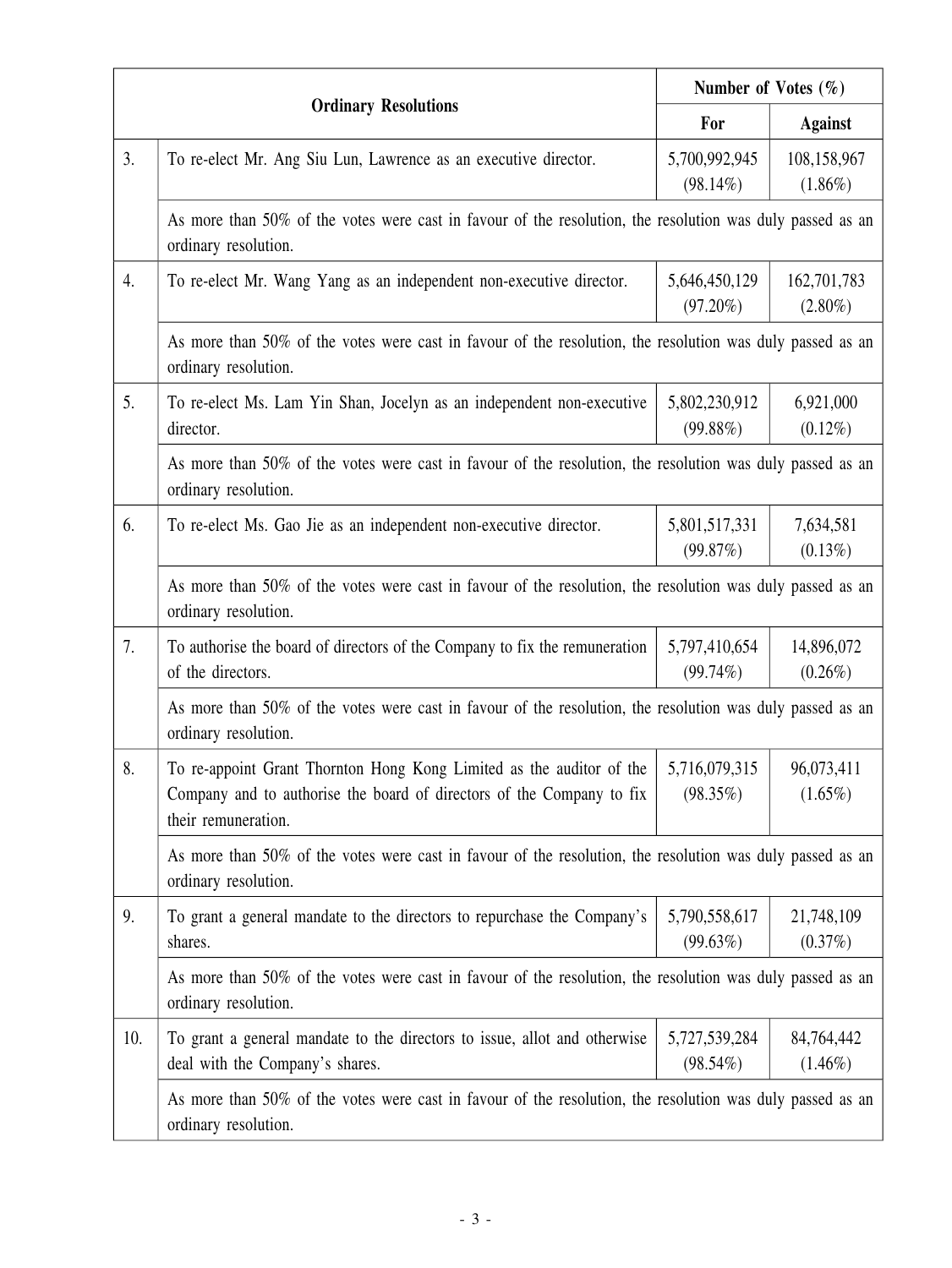|                           |                                                                                                                                                                                                                                                                                                                                                                           |                           | Number of Votes $(\% )$   |  |
|---------------------------|---------------------------------------------------------------------------------------------------------------------------------------------------------------------------------------------------------------------------------------------------------------------------------------------------------------------------------------------------------------------------|---------------------------|---------------------------|--|
| <b>Special Resolution</b> |                                                                                                                                                                                                                                                                                                                                                                           | For                       | <b>Against</b>            |  |
| 11.                       | To consider and approve the amendments to the Memorandum and<br>Articles of Association of the Company as set forth in Appendix III to the<br>Circular and the adoption of the amended and restated Memorandum and<br>Articles of Association of the Company.<br>As more than 750, of the votes were east in favour of the resolution the resolution was duly nessed as a | 5,680,869,221<br>(97.74%) | 131,435,315<br>$(2.26\%)$ |  |

As more than 75% of the votes were cast in favour of the resolution, the resolution was duly passed as a special resolution.

### **(II) RETIREMENT OF DIRECTORS AND CHANGES IN BOARD COMMITTEE COMPOSITION**

At the AGM, Mr. Yang Jian retired as the executive director and vice chairman of the Company with effect from the conclusion of the AGM in accordance with the articles of association of the Company and did not offer himself for re-election, in order to devote more time to pursue his other business commitments.

At the AGM, Mr. Lee Cheuk Yin, Dannis retired as the independent non-executive director of the Company and ceased to be the chairman of the audit committee of the Board (the "**Audit Committee**"), members of the remuneration committee (the "**Remuneration Committee**") and the nomination committee (the "**Nomination Committee**") of the Board with effect from the conclusion of the AGM in accordance with the articles of association of the Company and did not offer himself for re-election, in order to devote more time to pursue his other business commitments.

At the AGM, Mr. Yeung Sau Hung, Alex retired as the independent non-executive director of the Company and ceased to be the chairman of the Remuneration Committee, members of the Audit Committee and the Nomination Committee of the Board with effect from the conclusion of the AGM in accordance with the articles of association of the Company and did not offer himself for re-election, in order to devote more time to pursue his other business commitments.

Each of Mr. Yang Jian, Mr. Lee Cheuk Yin, Dannis and Mr. Yeung Sau Hung, Alex confirmed that he has no disagreement with the Board and there is no other matter relating to his retirement that needs to be brought to the attention of the Shareholders.

The Board expresses its sincere gratitude to Mr. Yang Jian, Mr. Lee Cheuk Yin, Dannis and Mr. Yeung Sau Hung, Alex for their valuable contribution to the Company during their tenure of service with the Company.